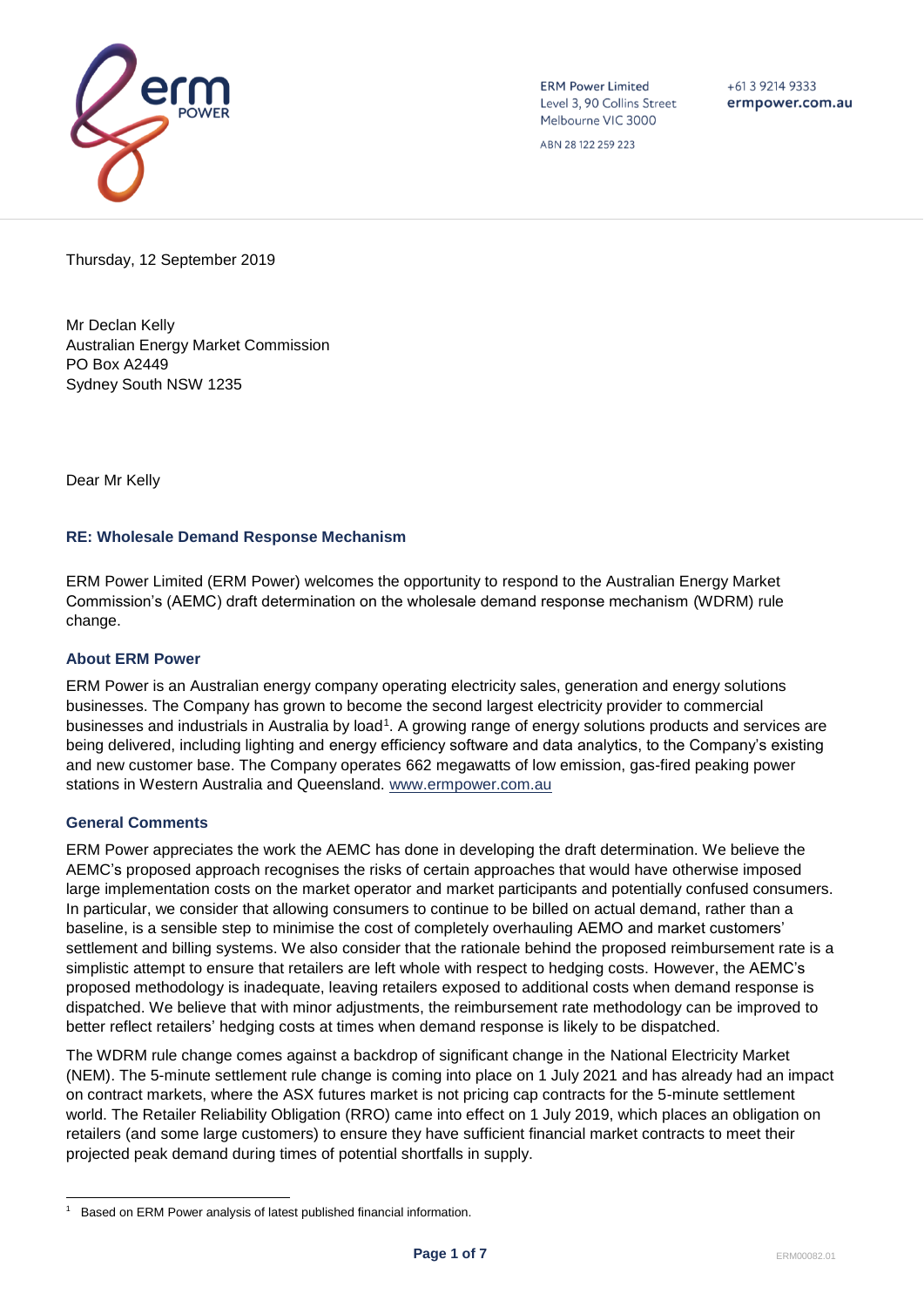

The AEMC is also consulting on significant reforms to generator dispatch settlement through the Coordination of Generation and Transmission Investment (CoGaTI) review. Ultimately, all this work may be overshadowed by the Energy Security Board's (ESB) post-2025 review of the NEM which has already begun, with public consultation due to begin shortly. The scope of the ESB's review is wide and could lead to major changes in the fundamental design of the NEM.

ERM Power understands that the AEMC does not have carriage of all this work, nor can it pick and choose which rule changes to investigate. However, we are concerned that the interactions between different rule changes are not being fully explored, or at least not in a way that is clear to market participants. The WDRM draft determination contains only a brief reference to the RRO, while ignoring the wider implications that higher hedging levels may have on retailer costs under the WDRM. Nor has the draft determination included discussion of the potential ramifications of the CoGaTI review and the proposed implementation of generator nodal pricing and financial transmission rights on both contract markets and how wholesale demand response will be settled in the market.

These interactions can and should be explored in greater depth and included in the final determination as well as in other market reviews and rule change processes.

We do recognise that the AEMC has to some extent taken these impacts into account in setting a start date of 1 July 2022 for the mechanism. The AEMC suggests that this was on the advice of the Australian Energy Market Operator (AEMO) who said that this is the earliest date possible given other systems changes needed to enable the introduction of 5-minute settlement and global settlement. From our perspective, we agree with AEMO's assessment. There is a huge forward work plan of systems changes that AEMO and participants like ERM Power need to make, to enable the smooth introduction of these changes, plus any others that will no doubt arise over the coming years. We therefore find it troubling that the AEMC is leaving the door open to bringing forward the start date of the WDRM in comments made during stakeholder workshops and in the draft determination. We urge the AEMC to stick to the current time frame proposed in the draft determination. If anything, we believe there is a stronger case to delay implementation until the results of the ESB's post-2025 NEM review are known.

Overall, we consider that while the AEMC has put together a demand response mechanism that balances the obligations on demand response with its capabilities, there are a range of issues that the AEMC needs to change as part of the final determination in order to further minimise costs and risks on existing market participants.

## **Reimbursement rate**

ERM Power understands that the purpose of the reimbursement rate is to allow retailers to recover the costs they would have recovered from their customers in the event that no wholesale demand response was dispatched. This intent was restated at the WDRM workshop on 16 August. To achieve this, the reimbursement rate should be designed to represent an approximation of the retail rate paid by the customer so that retailers are not exposed to the costs of hedging a customer's load when one of their customers does engage in demand response through a demand response service provider (DRSP). In this respect, we believe the currently proposed reimbursement rate methodology falls short of a reasonable benchmark in meeting its stated objective. We also acknowledge the difficulties in balancing the need to have a rate that can be calculated easily, based on transparent and relevant data by the Australian Energy Regulator (AER) and setting a rate that is close to the retail price paid by the customer.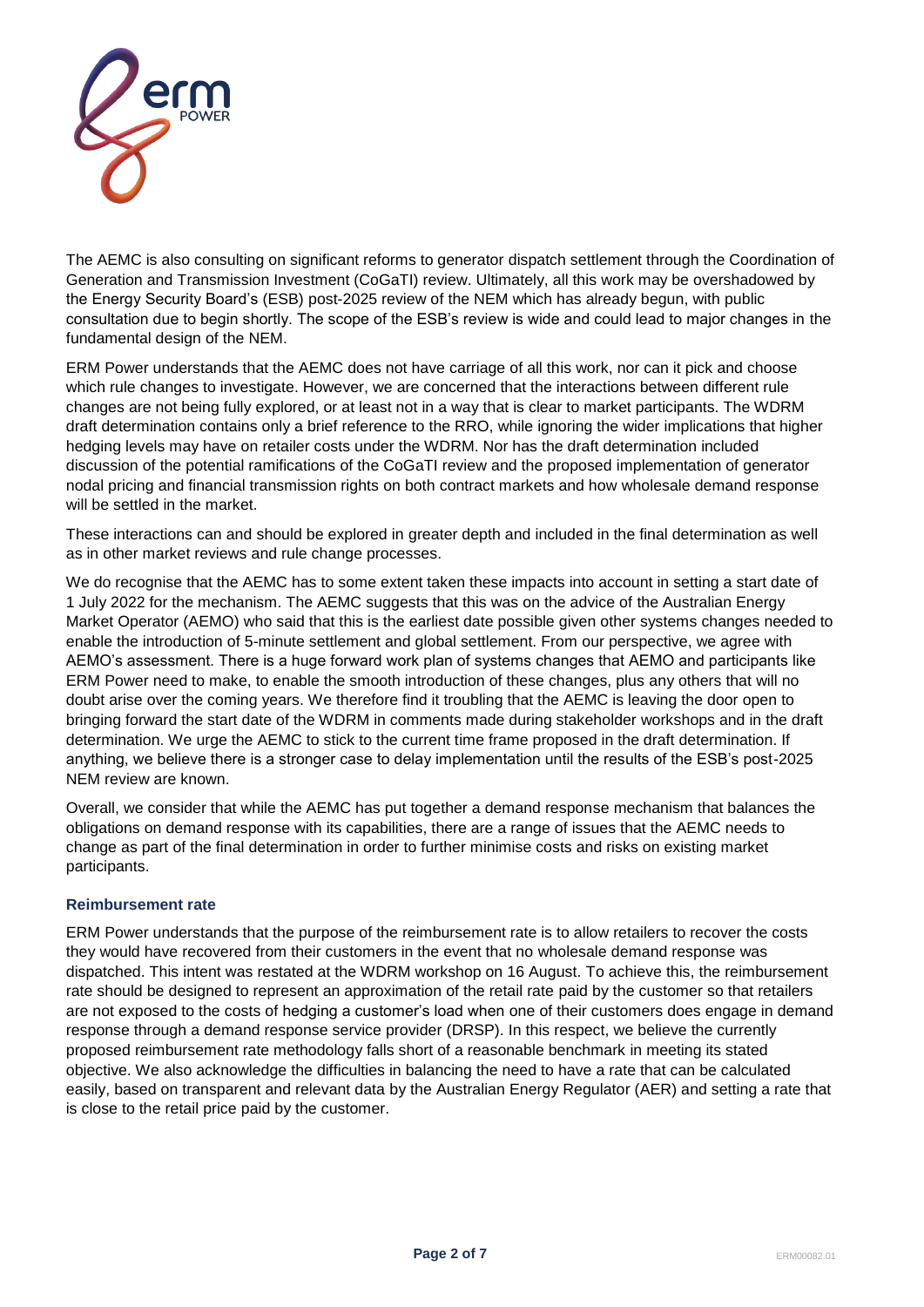

We believe there is correlation with the proposed retailer compensation framework adopted by the Commission in the recently introduced Participant Compensation Following Market Suspension rule change and that recommended by the Commission for a proposed change to compensation paid to participants following the issue of a Clause 4.8.9 Direction by AEMO. In this framework participants are reimbursed for the reasonable costs incurred in complying with a either an AEMO dispatch instruction or Direction.

Prices for C&I customers – the ones who will initially be eligible to participate in the WDRM – are bespoke. Retail prices for C&I customers may be flat across the year, or it can have a peak/off-peak model, super-peak prices, or even quarterly prices. Ultimately, the price that a customer pays to its retailer will be a result of the combination of contracts that the retailer has procured to manage their customers' variable consumption profile and the risk of high spot prices at times of higher consumption. We consider that the current reimbursement rate, defined as the rolling 12-month load-weighted average spot price in the regional reference node updated quarterly will be insufficient and will impose additional costs on retailers as it is currently designed.

Instead we contend that in designing the methodology to determine the reimbursement rate, the AEMC needs to consider the likelihood of when demand response may occur. At this stage, the WDRM is limited to large customers (though we acknowledge that this may change) and dispatch under the WDRM will almost certainly occur when spot market prices are high which is likely to coincide with high demand.

Based on this, it is reasonable to deduce that demand response is likely to be dispatched during peak times, that is between 7am and 10pm on working weekdays. Peak times are a well understood concept, with trades on contract markets for peak products commonplace. AEMO also publishes average peak pricing on its website as part of its average daily and monthly price information.<sup>2</sup> We recommend that the AEMC therefore amend the draft rule to ensure that the reimbursement rate is based on ASX quarterly peak prices rather than a simple 12 month rolling average spot price across the whole year.

Further, as retailers progressively contract in advance for their load, retail prices relate more strongly to previous contract market outcomes than to average spot market prices. ERM Power considers that contract market prices provide a better reflection of the costs incurred by retailers to hedge their customers' load. As such, we consider that the most appropriate measure for the reimbursement rate would be to take the average settlement price of quarterly peak contracts traded in the 20 business days immediately prior to the beginning of each quarter. We consider that data for this metric is based on transparent and readily available data, would more accurately reflect retailer costs, and would align with the AER's existing work monitoring wholesale contract prices.

Similar to the framework implemented for participant compensation following market suspension, where the Commission recognised that the published price may not reasonably reflect the costs incurred by the market participant, in this case the reasonable costs of hedging a shaped peak consumption profile, we ask that the Commission consider the inclusion of a modest consumption profile risk weighting of 1.1 x average settlement price of quarterly peak contracts which is consistent in nature with that adopted in the above compensation framework to reduce the under recovery of costs due to the lack of transparency of pricing for shaped peak period consumption profiles.

## **Wholesale price pass through customers**

l

We have identified that the mechanism as proposed in the draft determination could create an anomaly for customers on pool price pass through arrangements. While there are very few customers on pool price pass through (PPPT), they tend to be sophisticated users which are used to responding to high price events in the spot market. It is therefore likely that they would be prepared to participate in the demand response mechanism if they are eligible.

<sup>2</sup> AEMO, Data Dashboard<https://aemo.com.au/Electricity/National-Electricity-Market-NEM/Data-dashboard#average-price-table>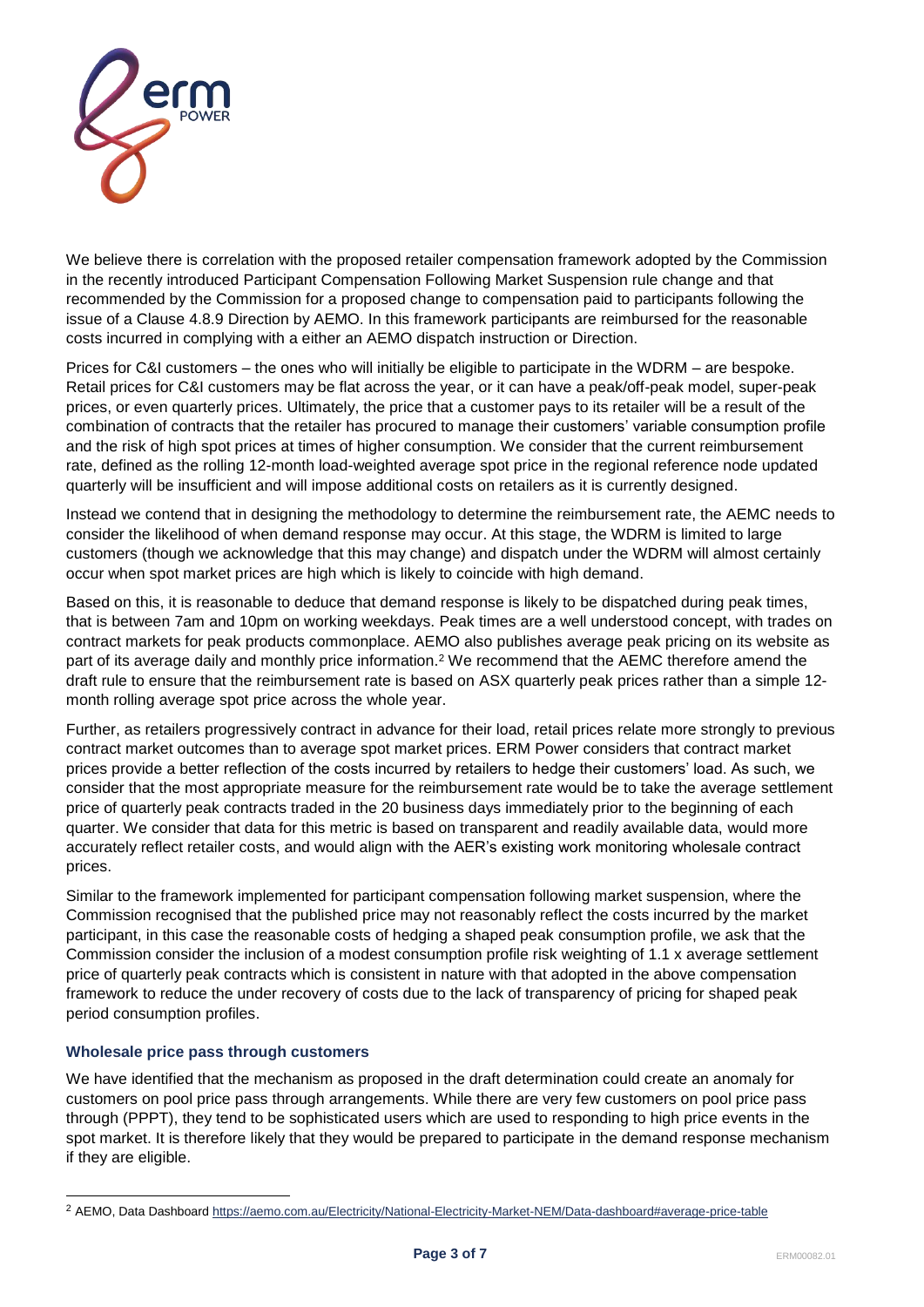

Under the proposed arrangements, PPPT customers would see a double benefit under the proposed WDRM, as they would continue to pay their retailer for actual consumption at wholesale prices. They would therefore already benefit from reducing their demand by virtue of facing the wholesale price. They would also receive the difference between the baseline and actual consumption multiplied by the spot price.

Retailers would face vastly increased costs under this scenario as they currently do not hedge a PPPT customer's load as there is no price or volume risk to manage; those risks sit with the customer. However, under the proposed WDRM, they would settle at the baseline with AEMO. Retailers could choose to hedge at the baseline, but that would entail costs that the consumer is not paying for.

We do acknowledge that there is a benefit of a PPPT customer operating through a wholesale demand response mechanism as they would in effect become a scheduled load. However, the benefits of this would be to the system operator, through increased visibility, and the consumer who is richly rewarded, while the retailer would face significantly increased costs and therefore reconsider the continued offering of PPPT arrangements to customers or seek to smear these increased costs across its consumer base.

Consequently, we believe that pool price pass through customers should be ineligible to participate in the WDRM. The draft determination asserts that DRSPs should not provide wholesale demand response that would have occurred anyway.<sup>3</sup> As such, we contend that demand response associated with PPPT arrangements is not additional. We recognise that AEMO has no visibility of which customers would have PPPT arrangements, so it may be necessary for a Financially Responsible Market Participant (FRMP) to be able to object to the classification of a National Meter Identifier (NMI) as a demand response unit on the basis of an existing PPPT arrangement.

## **Increasing information provision**

The AEMC has proposed that DRSPs receive the baseline methodology for each of the demand response units in their portfolio.<sup>4</sup> The Commission argues that this is to help DRSPs manage the complexity of dispatch being based on actual consumption at the time of dispatch and settlement being assessed against the baseline. These are justifiable reasons to allow this.

As retailers are exposed to the same risks to some extent, in that they will be settled on the difference between actual and baseline consumption, ERM Power considers that retailers should also have access to the baseline methodology for any NMIs for which they are the FRMP. This will allow retailers to better understand the hedging risks involved if there is a significant difference between forecasts and baselines as well as likely settlement outcomes following demand response dispatch.

Further, retailers should also be made aware of whether the demand response units have been made available to the market and whether they have been dispatched. This should occur in real-time, or as close as is possible. Providing this information to retailers close to real time will allow the retailer to better understand if any sudden change in load is due to demand response or natural variation, and by extension to analyse expected settlement outcomes. For example, a sudden fall in load could be a result of random variation, equipment failure, a distribution network outage, or demand response. If it is demand response, the retailer may still face the risk of high spot prices and could decide to dispatch its own demand response portfolio to manage that risk. It will also allow retailers to prepare for the possibility that the dispatch of demand response could influence customer behaviour in the trading intervals both prior to and following dispatch. This could occur through activities such as pre-cooling or charging batteries and the subsequent additional increase in load post the wholesale demand response activity to return the consumers operations to the normal state.

l

<sup>3</sup> AEMC, (2019), Wholesale demand response mechanism, Draft rule determination, 18 July 2019, pp 129.

<sup>4</sup> AEMC op. cit., p101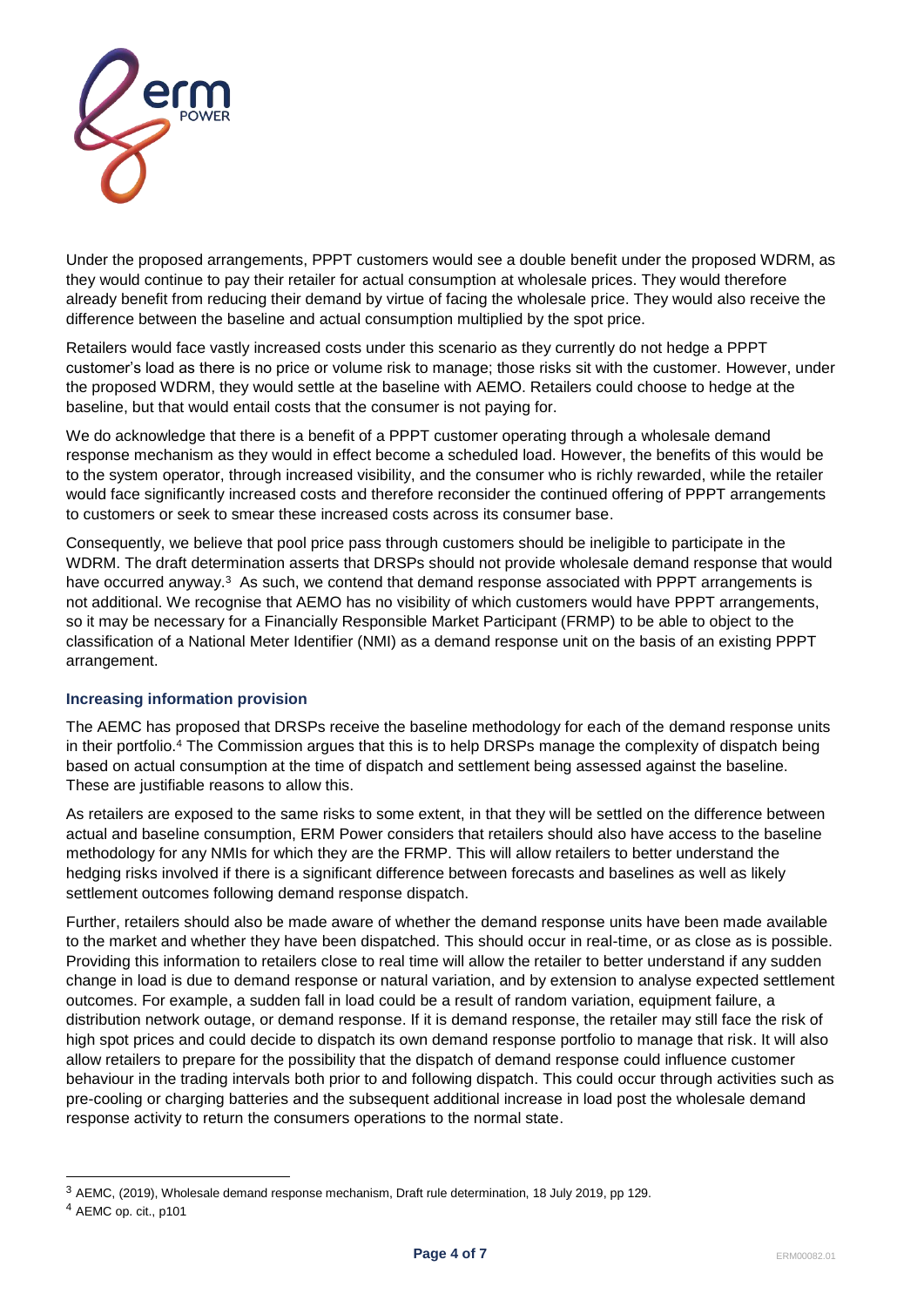

ERM Power understands that there may be competition concerns around the provision of such information, but we envisage this as being a binary state as either available or not, and dispatching or not. We do not presume that retailers would have any visibility of volumes of demand response or price triggers.

Alternatively, the final rule could impose an obligation for a customer who enters into a demand response arrangement with a DRSP to notify the retailer that a demand response arrangement has been entered into, the dates of the agreement and details of the equipment to be subject to demand response. The retailer should then have the option to operate a child meter on the power supply facilities to the equipment subject to demand response. This would be at the retailer's expense. This would allow the retailer to monitor their customer's load and manage their own expectations of when demand response may be dispatched.

## **Interaction with the RRO**

ERM Power has spent many hours considering how the approach proposed in the draft determination will influence other activities in the broader wholesale and retail market, particularly its interaction with the Retailer Reliability Obligation (RRO).

Based on our interpretation of the draft rule and Chapter 4A of the National Electricity Rules, which sets out the rules for the RRO, we have concluded that RRO compliance will be based on actual demand rather than the baseline volumes that the WDRM creates, unless a retailer chooses to use demand response contracts as a qualifying contract under the RRO. However, ERM Power considers that the draft determination is unclear and at different stages suggests that retailers will need to comply on either actual or baseline volumes.

We understand that as part of the RRO rules, demand response would result in an uplift to a retailer's load for compliance purposes if the retailer used demand response contracts as part of its contract position. This is to incentivise retailers to dispatch demand response at peak times so that a retailer only benefits in compliance terms if demand response is dispatched and therefore contributes to meeting system peak demand.

The AEMC's rationale for the proposed design of the WDRM is to ensure that retailers can maintain their existing hedging strategies. Under the RRO, retailers will already be incentivised to maintain prudent levels of contract cover. They will have to do this one year in advance for compliance purposes. Retailers will not necessarily have visibility of whether their customers will be engaging in demand response activities through a DRSP one year in advance. As such, it is unreasonable to expect retailers to hedge conservatively to cover a baseline value, that may or may not be used, and that may or may not accord with a retailer's assessment of customer demand. The need to contract well in advance if a T-3 reliability instrument is triggered for quite specific times means that the cost of contracts over a gap period may be high cost, with the reimbursement rate as proposed unlikely to come close to covering these costs.

We urge the AEMC to clarify the situation, and ultimately to ensure that retailers are to be assessed against actual demand values rather than baseline values (where a retailer is not using demand response contracts as part of their contract position).

## **Extension to small customers**

The AEMC has also resolved that consumer protections need to be considered before extending the WDRM to small customers. This should also extend to how ombudsman services manage and resolve complaints about DRSPs. We believe that this is a prudent decision given the nature of electricity as an essential service for small customers and the specific regulatory requirements that retailers face when supplying electricity to small customers.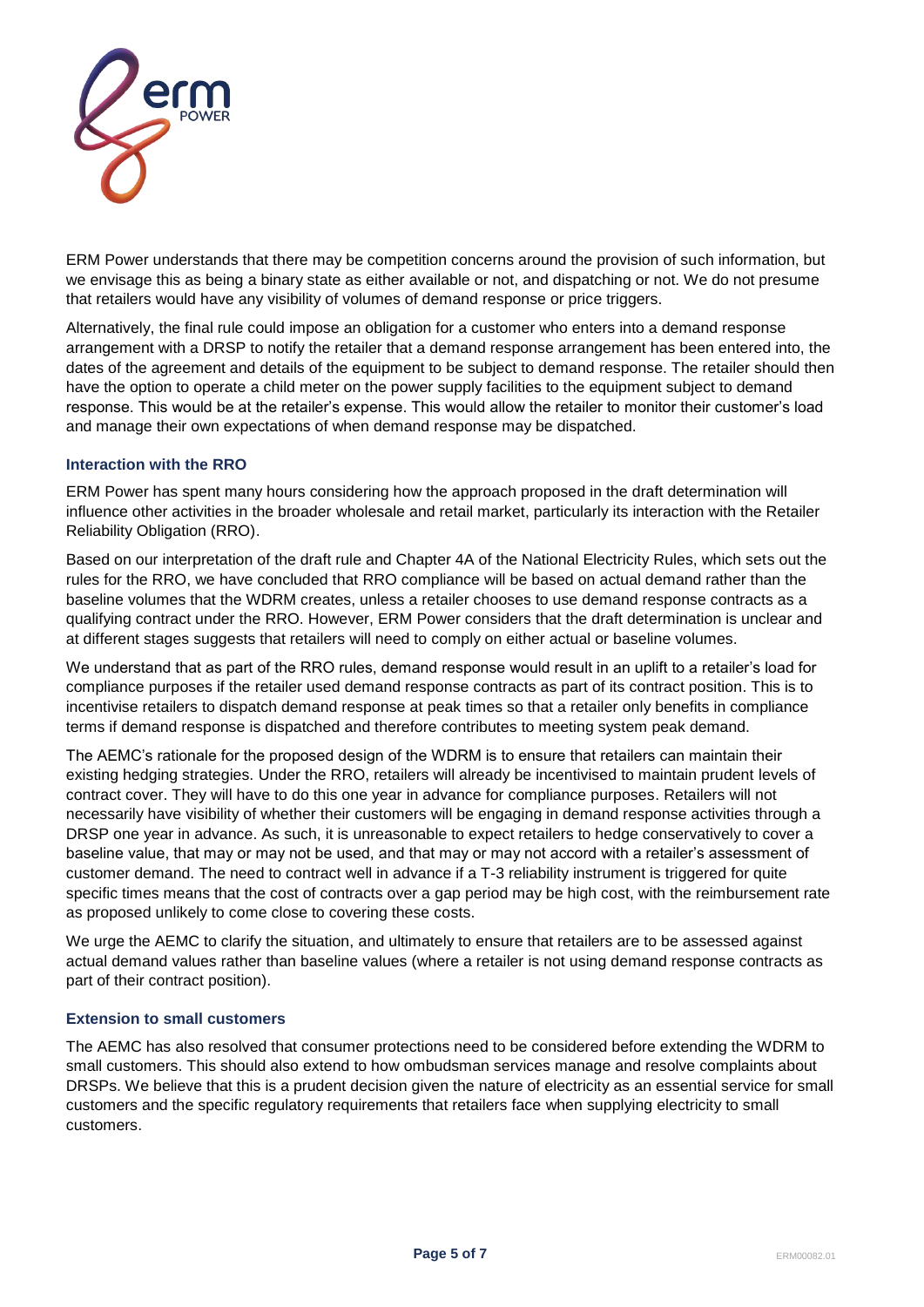

Demand response sits in a grey area in between the concept of electricity as an essential service and also a discretionary purchase. Some level of electricity supply is clearly essential for health and safety needs. This will vary markedly between different types of customers. For instance, shifting the operation of a pool pump to offpeak times is likely to have little to no impact on a consumer's utility, or health. Shifting the heating of an electric hot water system *may* have an impact. Cycling an air conditioner or refrigeration service on-and-off may have little noticeable impact for some consumers but could be detrimental to others. These are issues that need to be fully understood before the WDRM is extended to small customers.

We note that stakeholders at the AEMC's hearing on the draft determination held on 6 August, suggested that the ACCC's New Energy Technology Consumer Code could be used to contain consumer protections. We contend that this code, as a voluntary code applying to a range of possible services and products, is insufficient to manage the complex arrangements that relate to demand response.

In addition, we consider that should the WDRM be extended to small customers, there is the potential for this rule change to act as a partial barrier to entry for new entrant retailers. New entrant retailers frequently use loadfollowing hedges to manage their spot price risk. Load following hedges tend to attract a risk premium as the seller is taking on large amounts of volume risk. Under a WDRM with small customers, buyers of load following hedges would still be exposed to the risk of paying for the difference between baseline and actual volumes at high spot prices when demand response is dispatched, as the hedge volume is based on metered consumption. Load following hedges are currently not designed for such a scenario.

It is possible that they will evolve to manage this risk and to settle retailers' load against metered plus baseline values. However, we would expect this to attract a more significant risk premium due to the increased risks that the seller is covering. This will inevitably make the costs of these contracts higher.

We understand that it is not the AEMC's role to protect a particular type of contract or a particular business model. However, we do consider that the AEMC needs to be mindful of the full suite of impacts that this rule change could have. If the extension of the WDRM to small customers does in fact lead to load-following hedges becoming a riskier and more expensive product, then this may eventually lessen competition in the retail market.

## **Conclusion**

ERM Power considers that the AEMC has developed a well-intentioned model for wholesale demand response designed to minimise costs on the broader industry and therefore consumers, and to ensure that wholesale demand response is bid, scheduled and dispatched like other forms of generation. We believe that this model can be further improved by a series of relatively minor changes.

Chiefly, we recommend that the AEMC redesign the reimbursement rate in order to better reflect retailers' hedging costs. The reimbursement rate should be an average of quarterly peak contract settlement prices, as published by the ASX, immediately prior to the beginning of the quarter in which demand response is dispatched. Similar to the compensation methodology implemented in and proposed for other areas of the Rules, we consider that a modest weighting should be applied to the published values to reflect that hedging costs for consumer load will include a load shape premium over the published peak prices.

We also propose that information provision to retailers be enhanced to ensure they are aware in real time whether any of their customers are available to be, or have been, dispatched as demand response in order to manage their own portfolio and market risk.

In addition, we consider that the AEMC also needs to exclude pool-price pass through customers from the WDRM either explicitly, or by allowing retailers to object to the classification of a NMI as a demand response unit if it is part of a PPPT arrangement. This satisfies the Commission's objective that DRSPs should not provide wholesale demand response that would have occurred anyway.